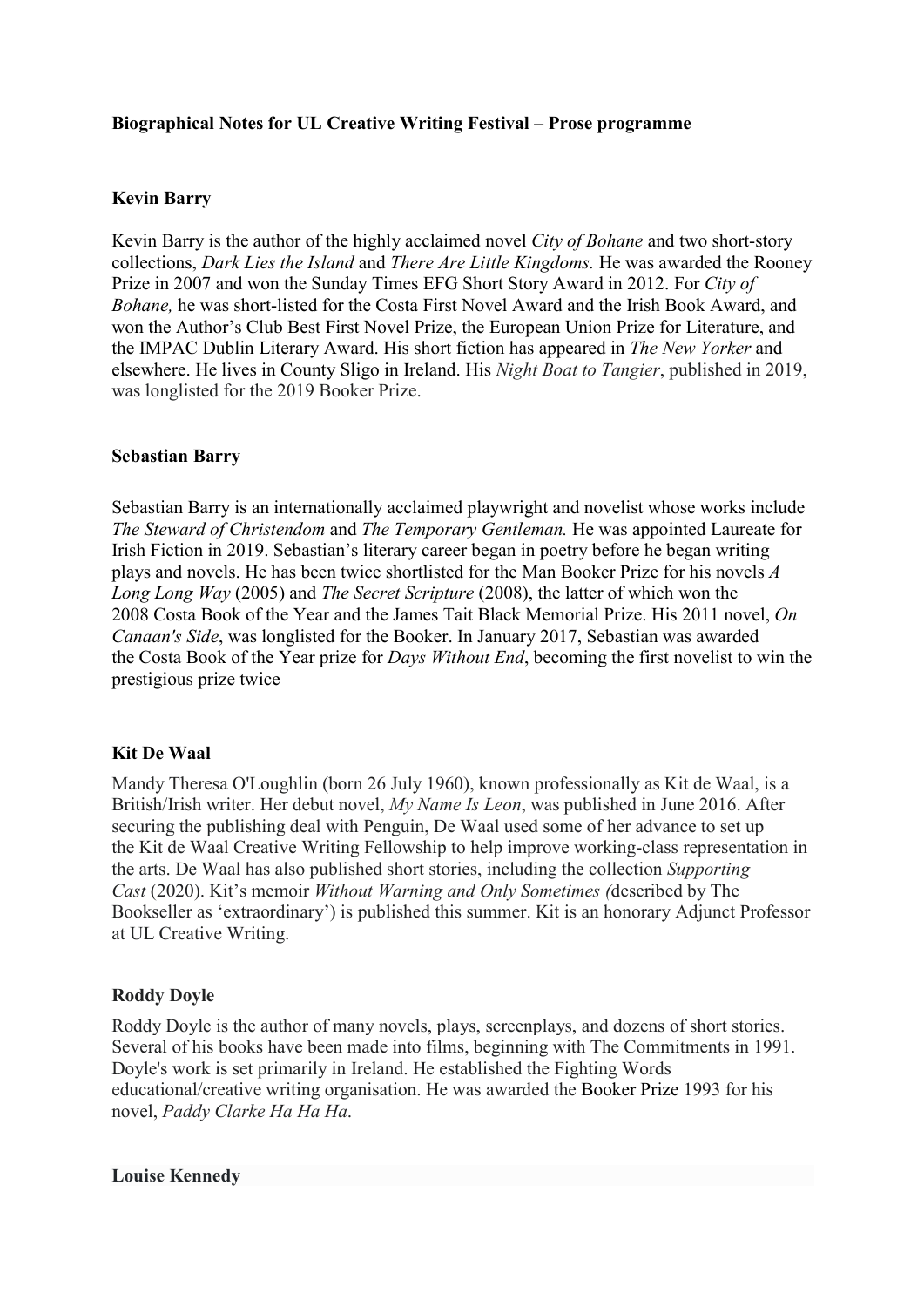Louise Kennedy grew up in Holywood, Co Down. The End of the World is a Cul de Sac, her internationally acclaimed debut short story collection, was published by Bloomsbury and appeared on many Book of the Year lists. She lives in Sligo. Her latest novel Trespasses is receiving rave reviews internationally.

#### Sheila Killian

Sheila Killian is a writer based outside Limerick City. She teaches at University of Limerick. Her fiction, poetry and travel writing have won awards in Ireland and the UK, and her work has been broadcast on RTE Radio. Her first novel, Something Bigger, was published this year and has been described by Donal Ryan as 'tense, gripping and beautifully written.'

Lisa McInerney is an Irish novelist, short story writer, essayist, editor and screenwriter. Her novel, The Glorious Heresies, was the 2016 winner of the Bailey's Women's Prize for Fiction, and The Blood Miracles and The Rules of Revelation garnered ecstatic reviews. Lisa's short work has featured in Winter Papers, Extra Teeth, The Guardian, Le Monde, Granta, BBC Radio 4 and in various prestigious anthologies. She has been a contributing editor at Irish literary magazine The Stinging Fly since 2018.

### Danielle McLaughlin

Danielle McLaughlin's debut novel *The Art of Falling* was published in January 2021 and is shortlisted for the Dublin Literary Award, the world's largest prize for a single book. Her debut collection of short stories, Dinosaurs On Other Planets, was published in Ireland in 2015 by The Stinging Fly Press and in the UK and the US & Canada by John Murray and Random House in 2016. In 2019 she was awarded a Windham-Campbell Prize for fiction. Her stories have appeared in The New Yorker.

### Sarah Moore Fitzgerald

Sarah Moore Fitzgerald is an award-winning teacher, researcher and novelist and is a key part of the UL creative writing team with Joseph O'Connor and Donal Ryan. She's the author of seven novels and has been shortlisted for literary awards including the Waterstones Prize, The Irish Book Awards, and The Jack Harte Award. Her latest novel The Shark and the Scar will be published in June 2022. Her work has been adapted for the stage and translated into twenty languages.

#### Joseph O'Connor

Joseph O'Connor's 2019 novel Shadowplay won the Eason/An Post Irish Novel of the Year Award, was shortlisted for five further prizes across France, Ireland and the UK, including the Costa Novel Award 2020, and became a UK bestseller when it was selected for the WH Smith/Richard and Judy Book Club. He is the author of 21 books, including the millionselling novel Star of the Sea, published in 40 languages. His awards include France's Prix Millepages, Italy's Premio Acerbi, an American Library Association Award, the Nielsen Bookscan Golden Book Award and the Irish PEN Award for Outstanding Achievement. He was Ireland's first winner of France's Prix Littéraire Européen Madeleine Zepter for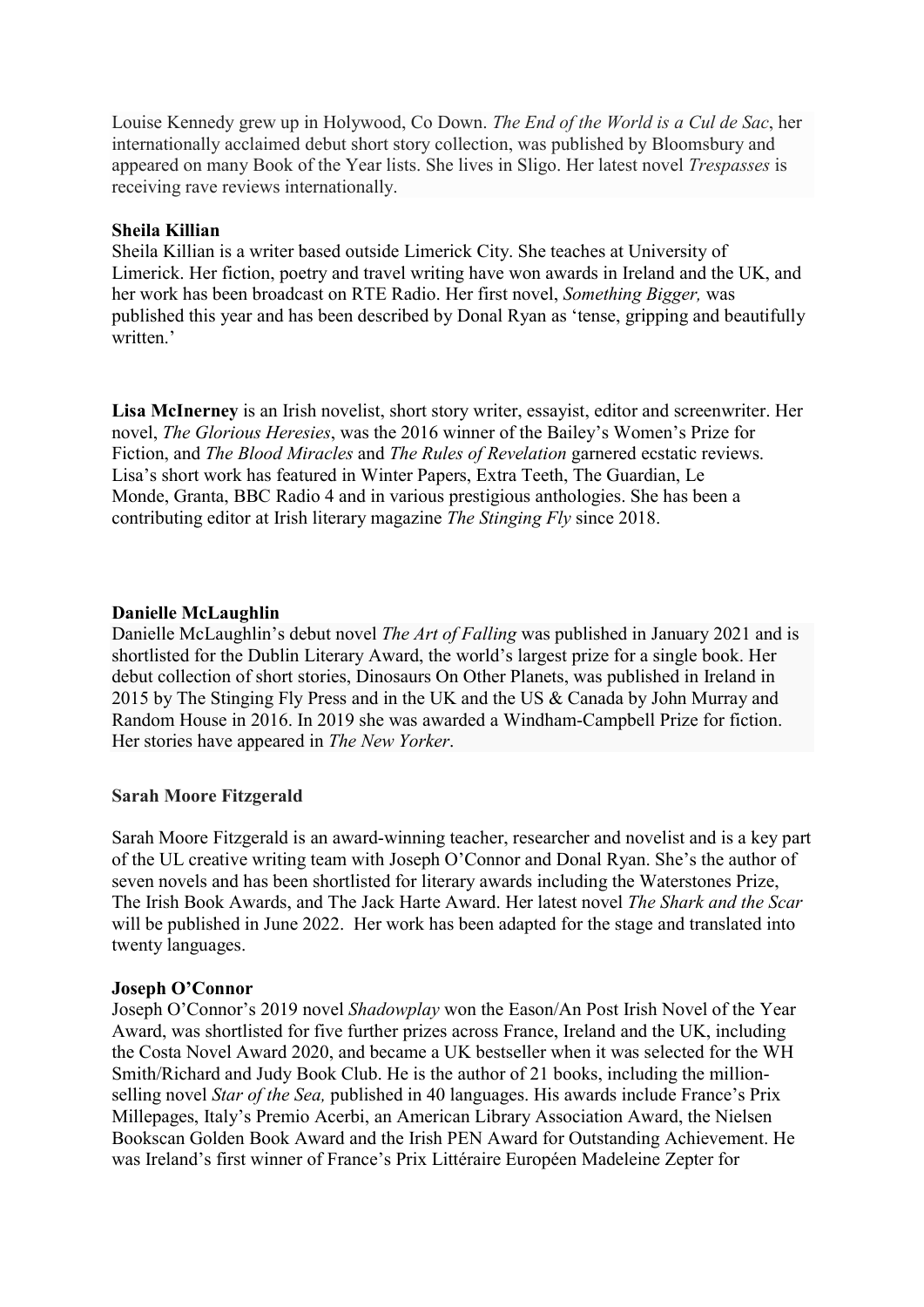European Novel of the Year. He holds the Frank McCourt Chair of UL Creative Writing and is director of the UL Creative Writing Festival.

### Donal Ryan

Donal Ryan has won numerous literary awards, among them the European Union Prize for Literature and the Guardian First Book Award. He was the first Irish winner of the Prix Jean Monet de Littérature Européenne. Donal was nominated for the Booker Prize in 2013 for his debut novel, The Spinning Heart, and again in 2018, for his fourth novel, From A Low And Quiet Sea. His books have been adapted for stage and screen and translated into over twenty languages. The Spinning Heart was voted Irish Book of the Decade in 2016. His novel Strange Flowers (2020) entered the Irish bestsellers' list at number one and won the Eason An Post Irish Novel of the Year Award. His hugely anticipated next novel The Princess of Dirt Island is published in June. Donal has lectured in Creative Writing at the University of Limerick since 2014.

## Biographical Notes for UL Creative Writing Festival – Poetry programme

Dr Emily Cullen is the Meskell UL-Fifty Poet in Residence and she teaches on the MA in Creative Writing. Emily has published three collections: Conditional Perfect (Doire Press, 2019), In Between Angels and Animals (Arlen House, 2013) and No Vague Utopia (Ainnir Publishing, 2003).

Seán Hewitt's debut collection, *Tongues of Fire* (Cape, 2020), won The Laurel Prize in 2021, and was shortlisted for The Sunday Times Young Writer of the Year Award 2020. His memoir, All Down Darkness Wide, will be published in July 2022. He lives and works in Dublin.

Dr Rachael Hegarty's debut, Flight Paths Over Finglas (Salmon, 2017) won the Shine Strong Award in 2018. Her May Day 1974 (Salmon, 2019) and Dancing with Memory (Salmon, 2021) earned national and international acclaim. Rachael's kids say she uses F-words too much: Finglas, feminism and feckin' poetry.

**Jane Clarke** is the author of two poetry collections, The River and When the Tree Falls (Bloodaxe Books 2015 & 2019), and an illustrated chapbook, All the Way Home, (Smith|Doorstop 2019).

A poet and singer-songwriter, Christie Kandiwa was born in Zimbabwe and raised in Ireland. Her work is influenced by blending her Zimbabwean cultural heritage and her Irish upbringing and intertwines Southern-African myths and local languages and forms.

Chiamaka Enyi-Amadi is a poet, communications officer and content creator. She was born in Nigeria and grew up in Dublin. She has performed in festivals, cultural events and workshops around Ireland and worked with various arts organisations and publishing agencies.

# ALSO